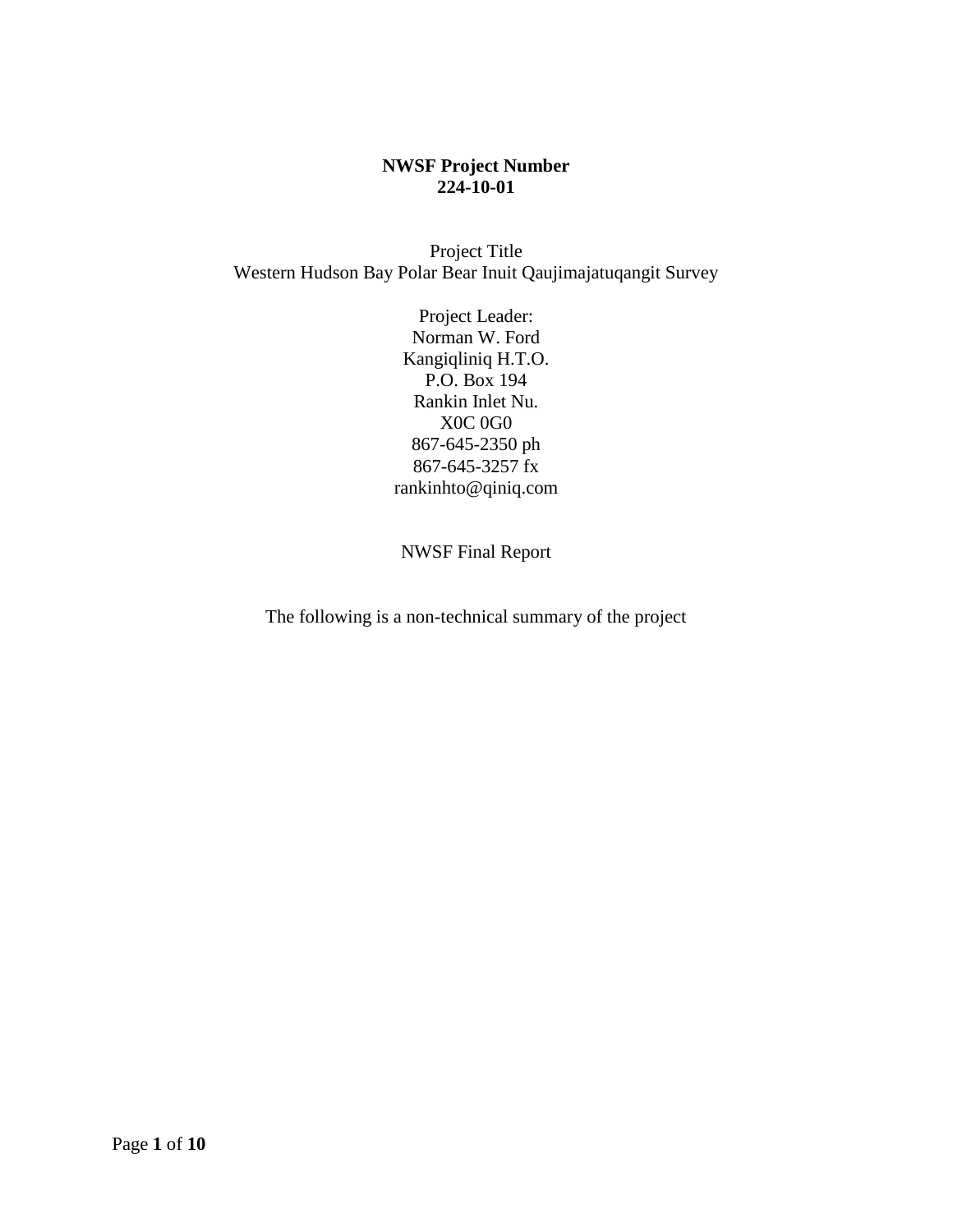Inuit Traditional Ecological Knowledge of Western Hudson Bay

Of the

Western Hudson Bay Polar Bear

IQ SURVEY 2010 to 2011

Rankin Inlet Nunavut September 30 2011



Prepared for Rebecca Jeppesen Nunavut Wildlife Management Board Iqaluit Nunavut

> Prepared by KHTO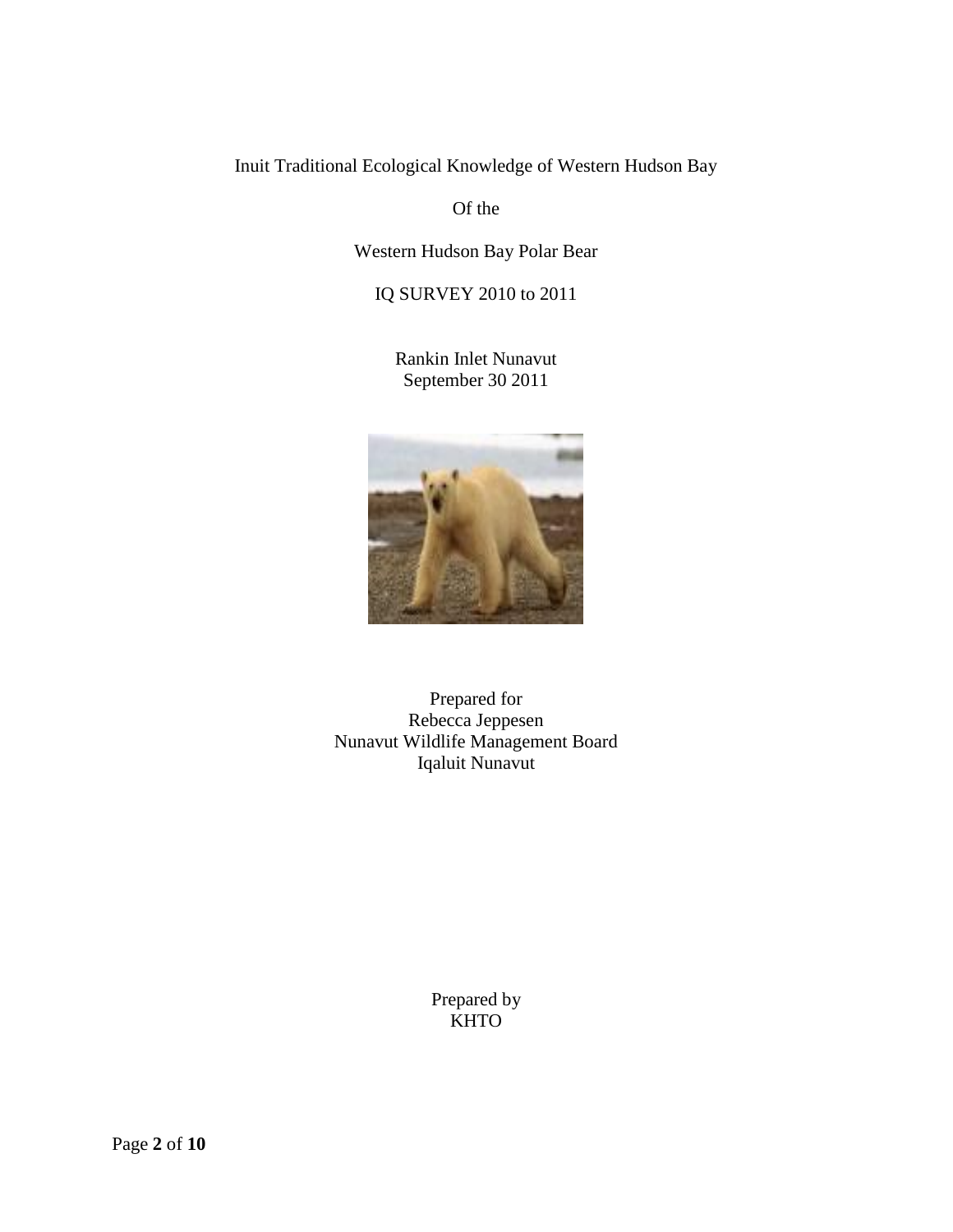# Table of Contents

| 1.0 | Introduction                                                            |
|-----|-------------------------------------------------------------------------|
| 2.0 | <b>Methods</b>                                                          |
| 3.0 | Participants for Churchill Workshop                                     |
| 4.0 | Western Hudson Bay Polar Bear IQ Survey<br><b>Participants Listings</b> |
| 5.0 | <b>Interview Results</b>                                                |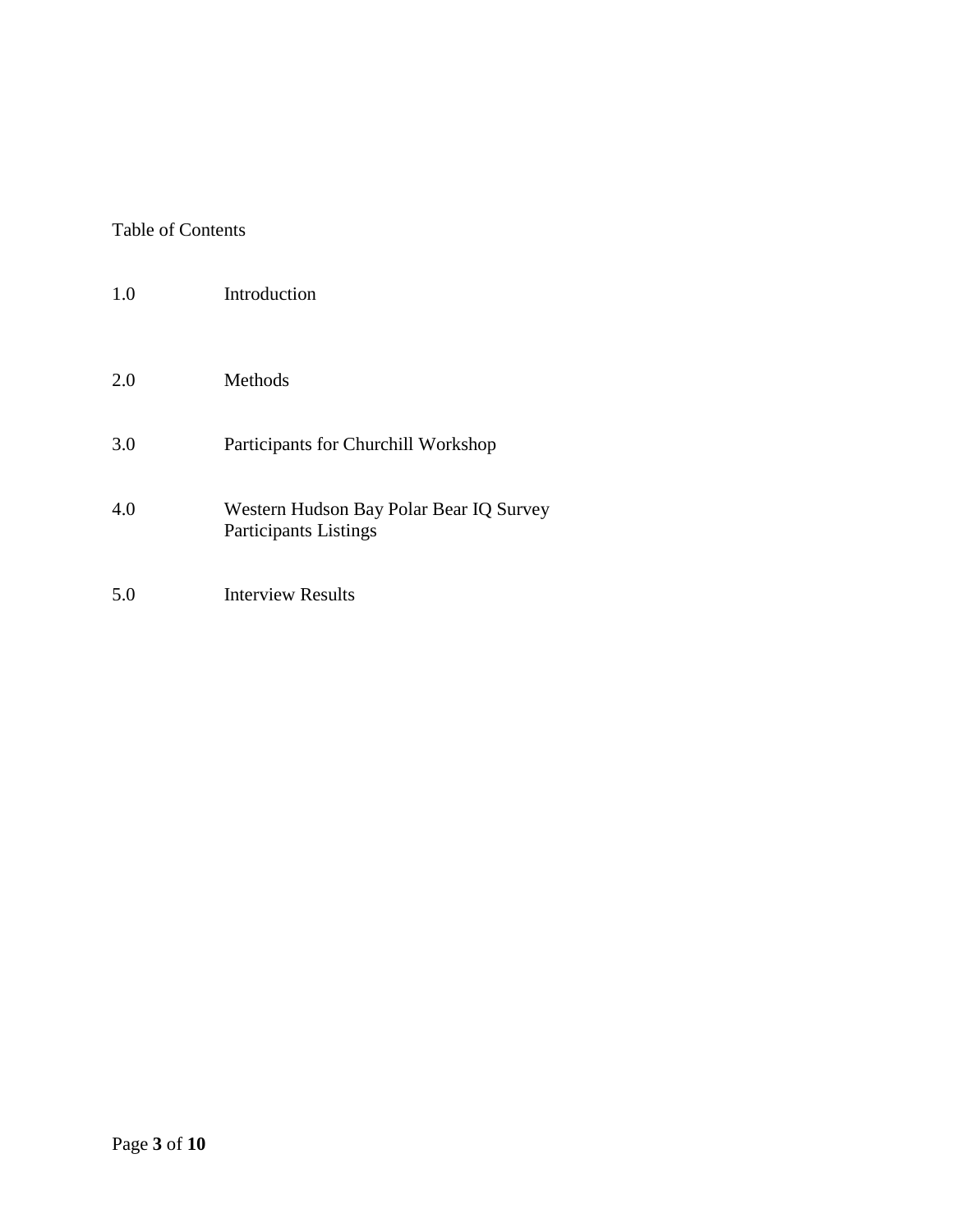# **1.0 Introduction:**

The Kangiqliniq H.T.O. had initially attempted this project January 15, 2009 and found out that it was just too vast of an area for one organization to go it alone. So even though the project was approved at first attempt the cost were too astronomical for one community so it was decided to approach the Arviat HTO to help in outlining a new assistance of collecting IQ in providing a direction for assigning future quotas.

So a meeting was held with the Arviat HTO on June 29, 2010 when a plan was established to hold a workshop in the Town of Churchill Manitoba. That was when the two projects were announced and the Kangiqliniq H.T.O started our survey. The participants are listed on a sheet which effected all levels of Government of Nunavut, Government of Manitoba, Kivalliq Wildlife Board, and Nunavut of Tunngavik Inc.

This report presents the findings of traditional and local knowledge study undertaken from the Town of Churchill, Whale Cove, Rankin Inlet and Chesterfield Inlet. Arviat has done its own objective as the community is the annual byway when most of the Polar Bears start their migration north and take the ice pan ride south in the spring in the Western Hudson Bay Polar Bear's cycle of life.

# **2.0 Methods:**

The Kangiqliniq H.T.O had hired Robert Hickes who had previous experience's and dealings with his work experience with the Department of Fisheries and Oceans and his information is included. He was involved with the Town of Churchill workshop then he started his interviews shortly after the meeting.

Interviews with hunters and elders were conducted in the Town of Churchill between July 19, 2010 to July 22, 2010 in which 5 people participated. Whale Cove between July 27, 2010 to July 30, 2010 where 15 hunters were involved. Rankin Inlet had 30 hunters participated and interviews were done between August 25, 2010 and September 03, 2010. In Chesterfield Inlet there was a questionnaire that was used as a outlined used for specific questions listed by the Kangiqliniq H.T.O was completed in June 30, 2011.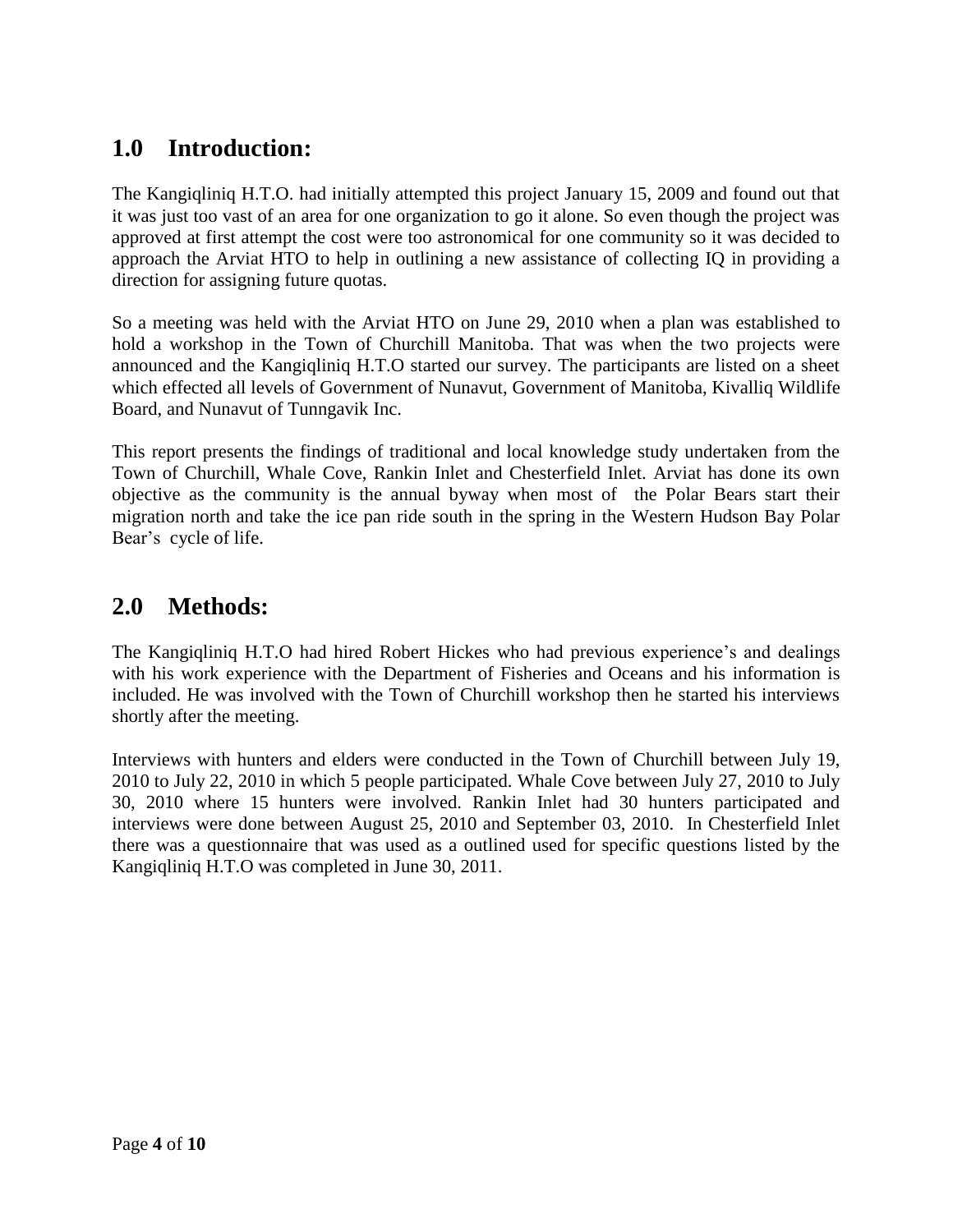# **3.0) Participants for Western Hudson Bay Polar Bear Worshop**

#### **Arviat HTO**

Alex Ishalook Laurent Angidlik Louis Angidlik II Gordy Kidlapik Thomas Alikashuak Paul Kattau Thomas Ubluriak

#### **Rankin HTO**

Jack Kabvitok Harry Ittinuar Paul Kanayok Norman W. Ford KHTO Manager Ollie Ittinuar- Elder Simon Kowmuk- Elder

#### **Whale Cove HTO**

Lewis Voisey Agatha Ekwalak

**Kivalliq Wildlife Board** Ross Tatty – regrets

#### **Kivalliq Inuit Association**

Joe Kaludjak Peter Kriterkliluk

#### **GN – Department of Environment**

Dirkus Gissing Stephen Atkinson Seth Stapleton Dave Vetra Joe Savikataaq **Nunavut Tunngavik Inc.** Gabriel Nirlungayuk David Lee Bert Dean **Manitoba Government** Daryll Hedman Jack Dubois Steve Kearney **Environment Canada**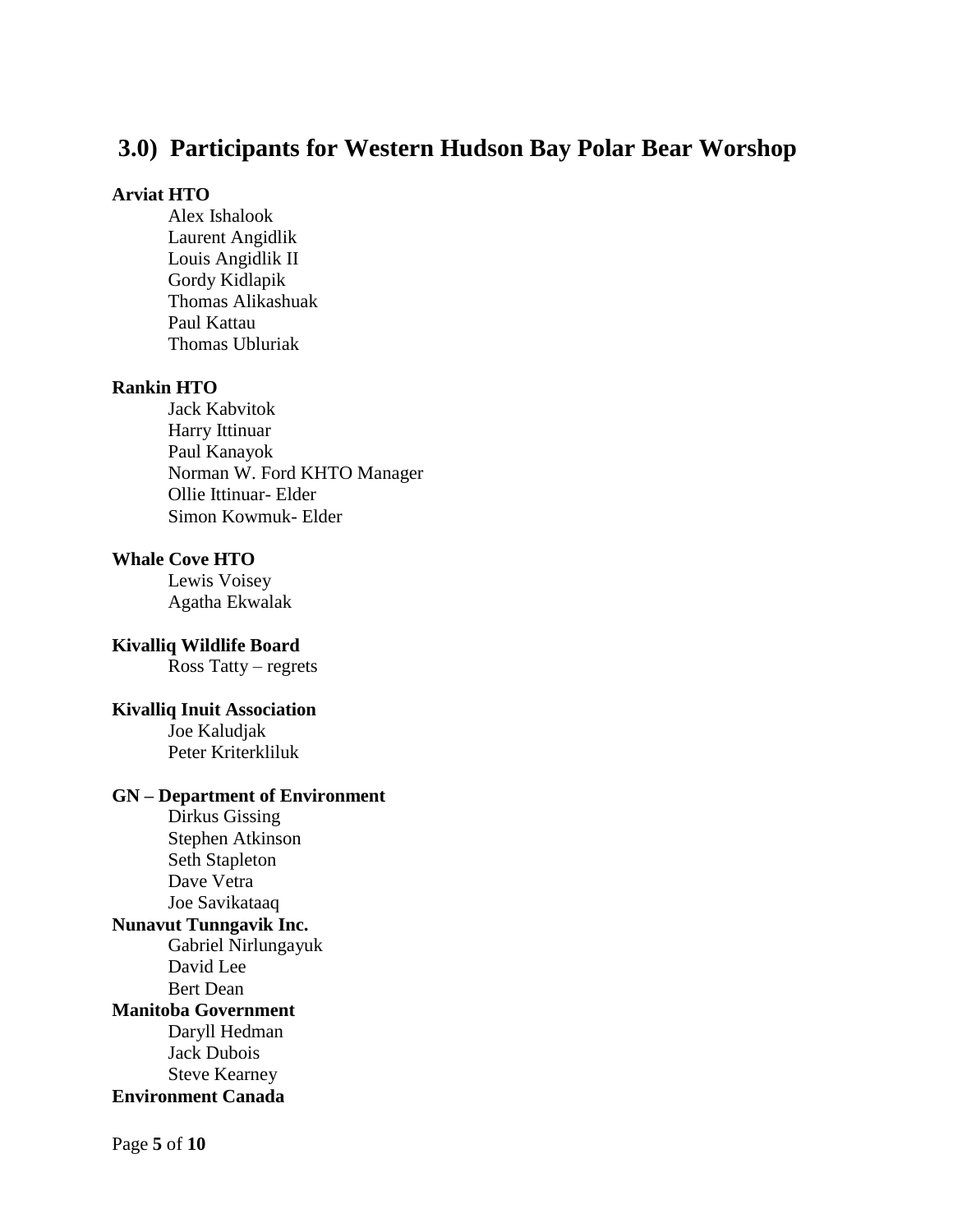# Basile van Havre **4.0 Interview Participants**

# **Town of Churchill, Manitoba: (5) A.I to A.V**

Dennis Compayre, Stanley Spence, Morris Spence, George Lundie, Jim Lundie

#### **Whale Cove, Nunavut: (15) B.I to B.XV**

Lewis Voisey, Leopold Ekwalak, George Okalik, Daniel Kriterdluk David Kritterdlik, Jackie Napayok, Solomon Voisey, Roy Kriterdluk, Mary Nangmalik, Louis Okalik, Philip Sheetoga, Willie Araluak, Stanley Adjuk, Andrew Alikashuak, George Ulurksit

#### **Rankin Inlet, Nunavut: (30)C.I to C.XXX**

Paul Kanayok, Tommy Tudlik, Ollie Ittinuar, Harry Ittinuar, John Towtongie, Jack Kabvitok David Oolooyuk, Moses Aliyak, Tommy Misheralak, Annie Tatty, MaryAnn Tarparti, John Tatty, Roger Pilakapsi, Pierre Karlik, Francis Kaput, Joseph Kaludjak, Muckpa Kaludjak, Patrick Kaludjak, Tommy Makkigak, Ross Tatty, Andy Aliyak, Catherine Pilakapsi, Joachim Kavik, Salome Kalaserk, Yvo Airut, Fabien Tatty, Harry Towtongie, Gabriel Niglungayuk, Phillip Noolook, Jerome Tattuinee, Bobby Hickes, Tommy Sammok, Celestino Muckpa, Barney Tootoo, Noah Makayak

### **Chesterfield Inlet Nunavut: (10)D.I to D.X**

Barney Aggark, Jay Kimmarliardjuk, Joe Issaluk, Louis Autut, Charles Issaluk, Eli Kimmarilardjuk, Nipi Alogut, Mark Papak, Terry Putulik, Marjorie Autut,

# **5.0 Interview Results:**

All information received in the interviews presented here were recorded and restated in context and any other information given. Most participants are full time hunters and shared some oral history and stories. Below is an example and all others will be forwarded to NWMB.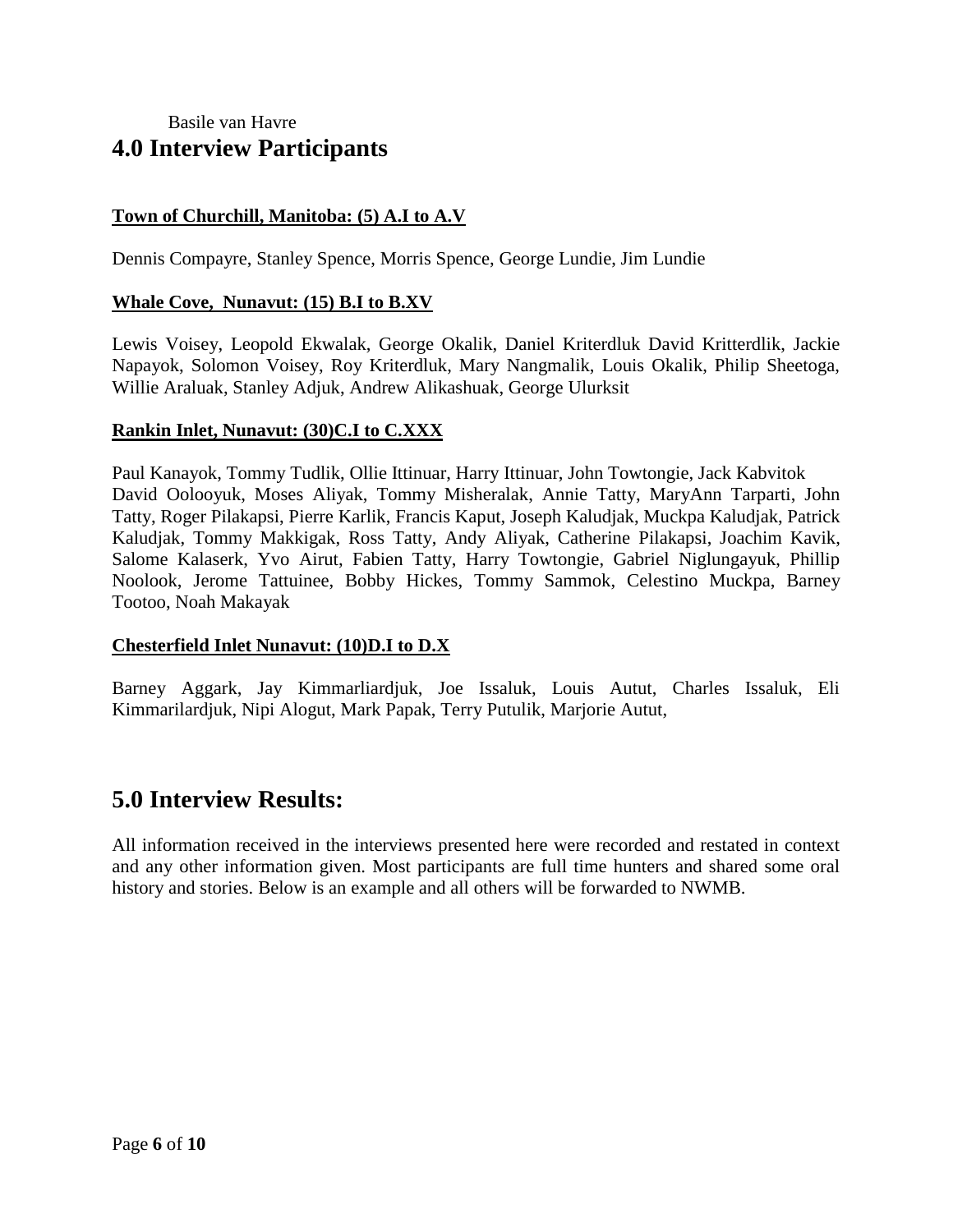# **Churchill Manitoba:(A.I to A.V)**

A.I) My name is *Dennis Compayre*, I am from Churchill Manitoba and I was born here in 1951. Lived here all my life except for about 7 or 8 years. I will go through the questionnaire that Robert gave me and I will go through every question.

# *#1 What area's would be good for doing a Polar Bear Survey?*

# **b) Along the shore here in this part of the country**.

This area is very good cause there is lots of bears around in the Hudson Bay coast here.

# *#2 Is the changing ice condition having an effect on where the Polar Bears usually spend their Summers?*

#### **b) No**

From what I can see I don't think so, they still hang out east of town here in the summer and all the way down to the Isle river. Some of them get off right close, I know right about now we always get some Polar Bears around town coming off from the ice. Theres Polar Bears all over town now probably about 15 around the area so lots of Polar Bears around.. I don't think the changing ice is having a effect where the Polar Bears spend their summer.

### *#3 Are there more Polar Bear's in the fall and spring now compared to 5 or 10 years ago?*

### **a). Yes**

and I will tell you yes they are. I've been looking at these Polar Bears few years I've been with my buddy Lens Smith who built the buggy's and I was the first guy he ever hired to drive one so I've been looking at these Polar Bears now for 30 years and I can tell you there's more now than there ever was before. For what reason I don't know but I know the population has grown. Now the biologist are saying its down by 2 or 3 hundred but I can't agree with them. There's as many Polar Bears now as there ever was 25 years ago or 10 years ago, so I can't really see the difference.

### #*4 Should the Polar Bears be tranquilized during a survey?*

### **b.) No**

I don't know how to answer that I don't like aah I 've seen them when they are tranquilized and I don't like the reaction of the Polar Bear like I don't like using drugs to any Polar Bears. Especially females who's nursing who knows what the effects are with that so ? If there's an alternate way of doing the survey without using any tranquilizer that's what you should do. So that's my opinion.

### *5) Would you recommend a different method to doing the survey?*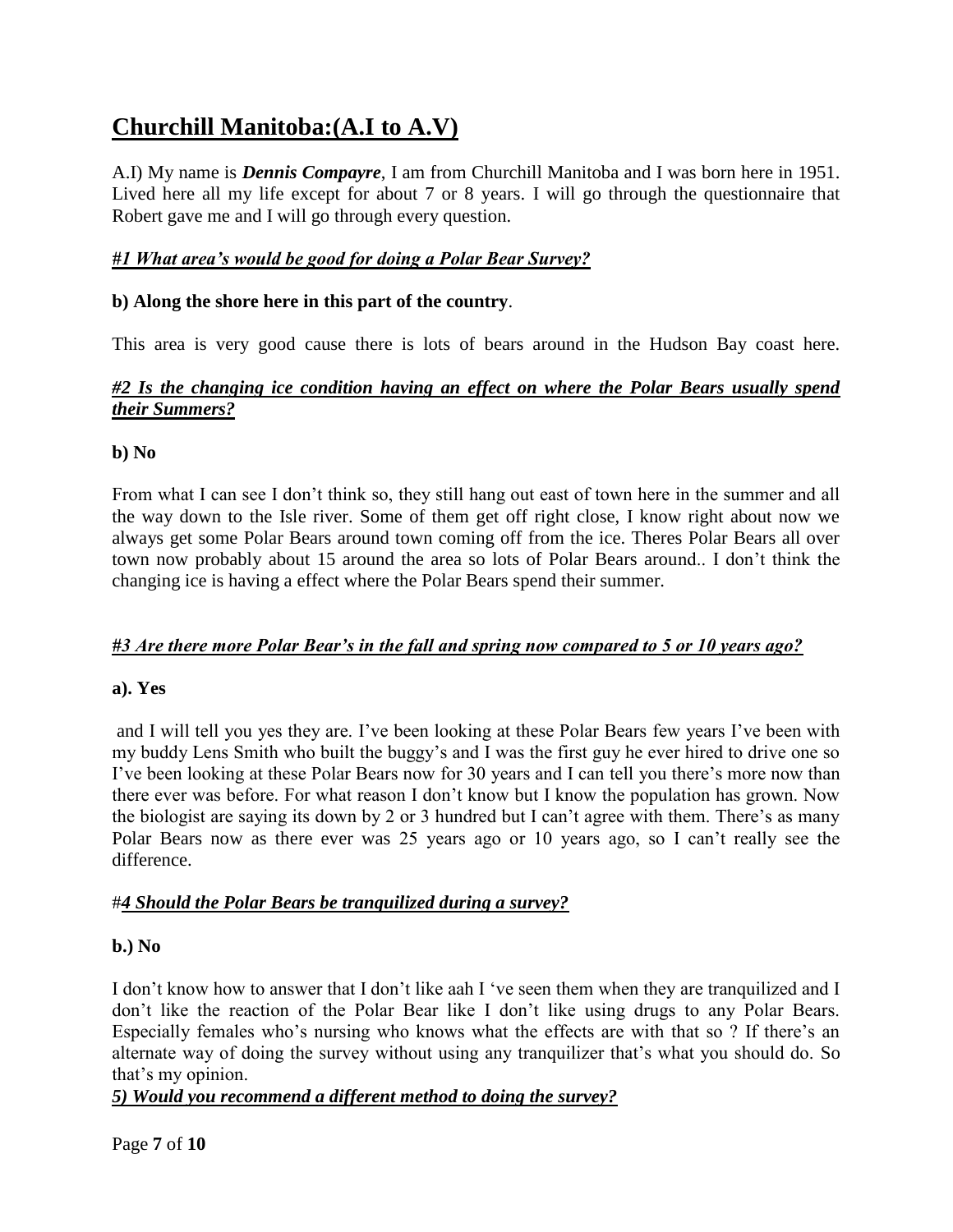### **a). Yes**

If that means not tranquilizing them there has to be a better way to do a proper survey without any interference with the Polar Bear at all.

# *6) Who should be involved with the survey?*

# **Biologist & Locals**

# *7) Any other comments?*

I don't know how to answer that either but obvious the **biologists** who are doing the survey you gotta use the knowledge of the people or the community or the area or the people who know the area where the Polar Bears are I a mean it makes sense you have to talk to **the locals** in order to do a proper survey.

### **8) Have you seen Polar Bears around your community?**

# **Yes**

Well I am in Churchill there's Polar Bears all over the place. Well when I was growing up we did not see as many Polar Bears. That was probably because of the huge Army presence you know they had the population cut down cause they would shoot them as often as they had to.

# **9) Have you Harvested a Polar Bear?**

### **No**

I've had to shoot a couple to save myself out on the land but I've have never harvested the Polar Bear for the hide.

### *10) How many years have you been Hunting for Polar Bears?*

None

# *11) Do you know where the Polar Bears have dens?*

Yes

I've guided lots of film makers, photographer's in and around the Dens south east of Churchill here around Fletcher lake as a matter of fact I know exactly where there dens are.

# *12) Have you notice changes in Polar Bear Populations?*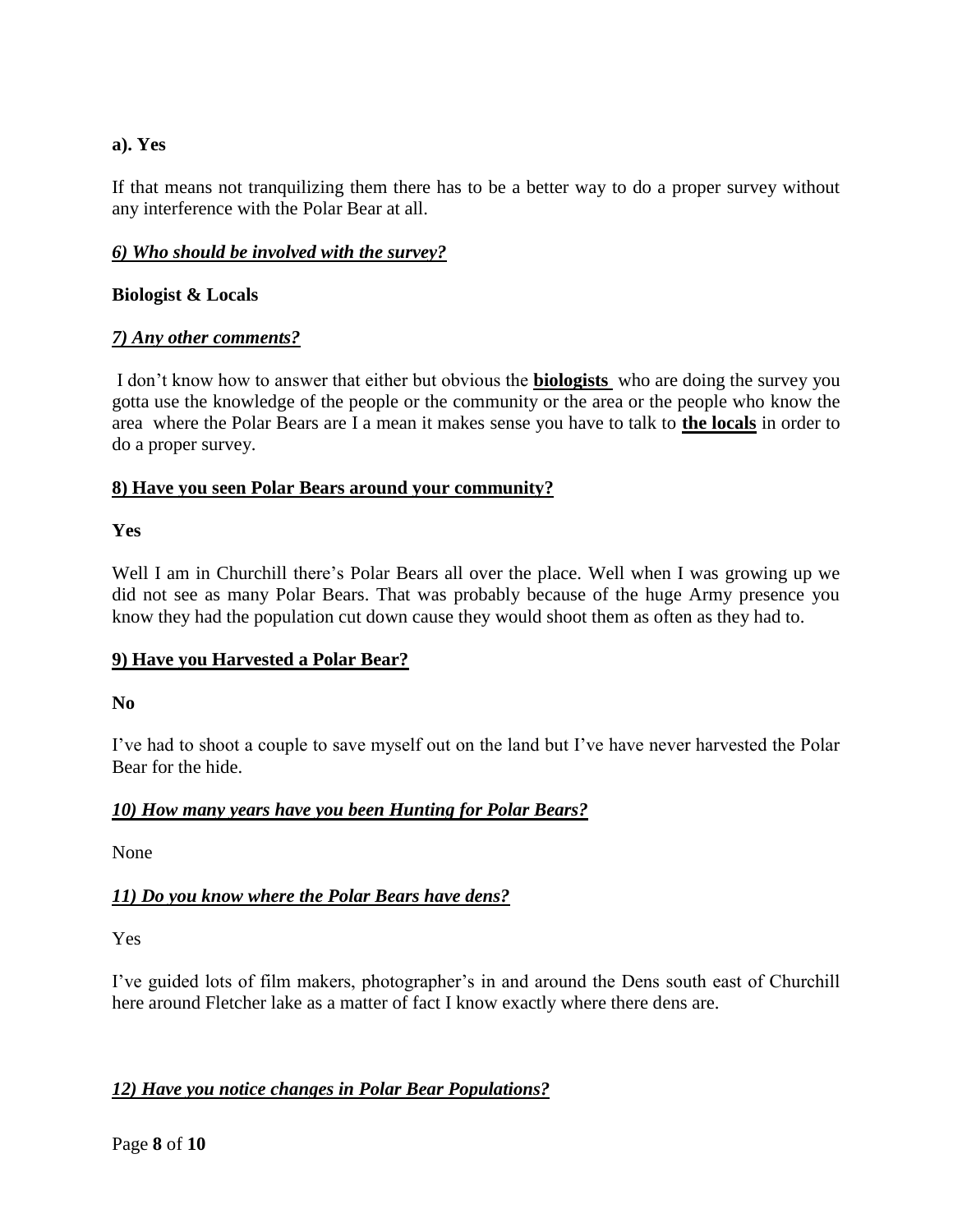The only change I see is there is more around and this population around here is getting bigger and bigger every year.

### *13) If so what do you think caused the change?*

Well you know they claim that these Churchill Polar Bears that their body weight is down and its effecting the birthing population and its effecting the over all health of the animal but you know every time I see a mother she has two cubs and its rare to see a mother and one cub. So that's a bunch of Healthy Polar Bears so were seeing triplets quite often too. I can't see where the problem is with these Polar Bears. They are heathly as hell.

#### *14) When did you first notice these changes.*

I don't know in the last 10 years I guess its gradual.

#### *15) Do you know when the Polar Bears start arriving?*

In this community now there's only a couple of months in the Winter time when you don't see a Polar Bear.

Maybe middle of December , January and part of February after that the Polar Bears start showing up again .

#### *16) Do you know when the Polar Bears start leaving*

Well soon as the bay freezes over any time from second week of November to the first week in December.

#### *17) Have you noticed any changes in their arrival and departure patterns?*

No I haven't

#### *18) Do you know when you first noticed these changes*

I haven't seen much changes, I just know there's more arriving and leaving then before

#### *19 What do you think caused these changes?*

#### *20 On a map mark where you have lived and years you lived in each place*

I don't have a map here Robert